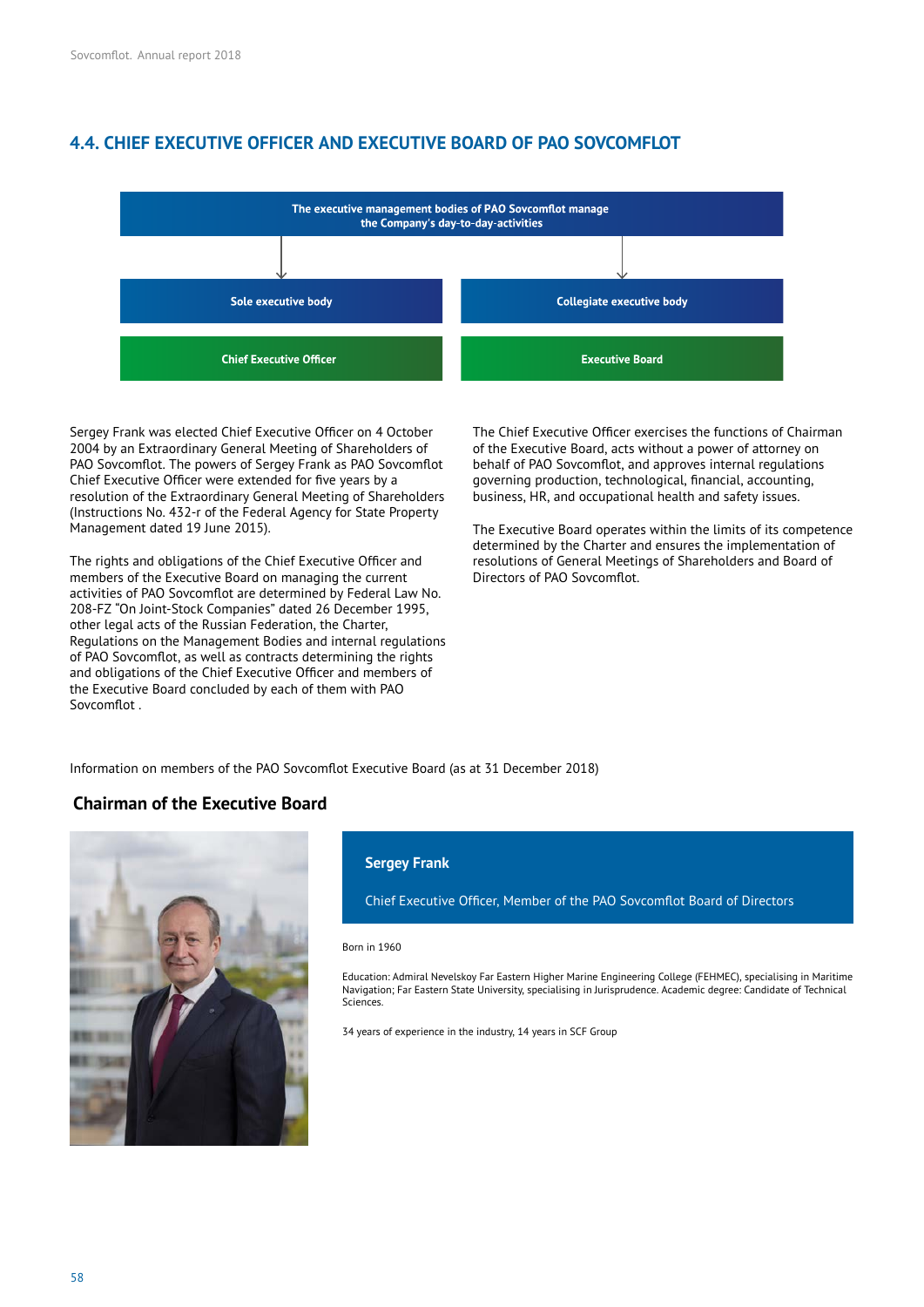**Corporate governance**

Share capital and dividend policy Annexes

# **Executive Board Members**



# **Evgeny Ambrosov**

Senior Executive Vice-President of PAO Sovcomflot

### Born in 1957

Education: Admiral Nevelskoy Far Eastern Higher Marine Engineering College (FEHMEC), specialising in Maritime Navigation.

39 years of experience in the industry, 12 years in SCF Group



## **Vladimir Emelyanov**

Vice President and Head of Strategic Planning and Development of PAO Sovcomflot.

#### Born in 1969

Education: Moscow Finance Institute, specialising in International Economic Relations; Joint programme of the Madrid School of Business (Spain) and the Bauer College of Business of the University of Houston (USA), MBA.

7 years of experience in the industry and in SCF Group



## **Nikolay Kolesnikov**

Executive Vice President and Chief Financial Officer of PAO Sovcomflot

### Born in 1963

Education: Moscow Finance Institute, specialising in International Economic Relations; Instituto de Empresa (Madrid, Spain), International Executive MBA.

21 years of experience in the industry, 13 years in SCF Group



# **Callum Ludgate**

Managing Director, Member of the Board of Directors of Sovcomflot (UK) Ltd.

Born in 1969

Education: Southampton University

25 years of experience in the industry and in SCF Group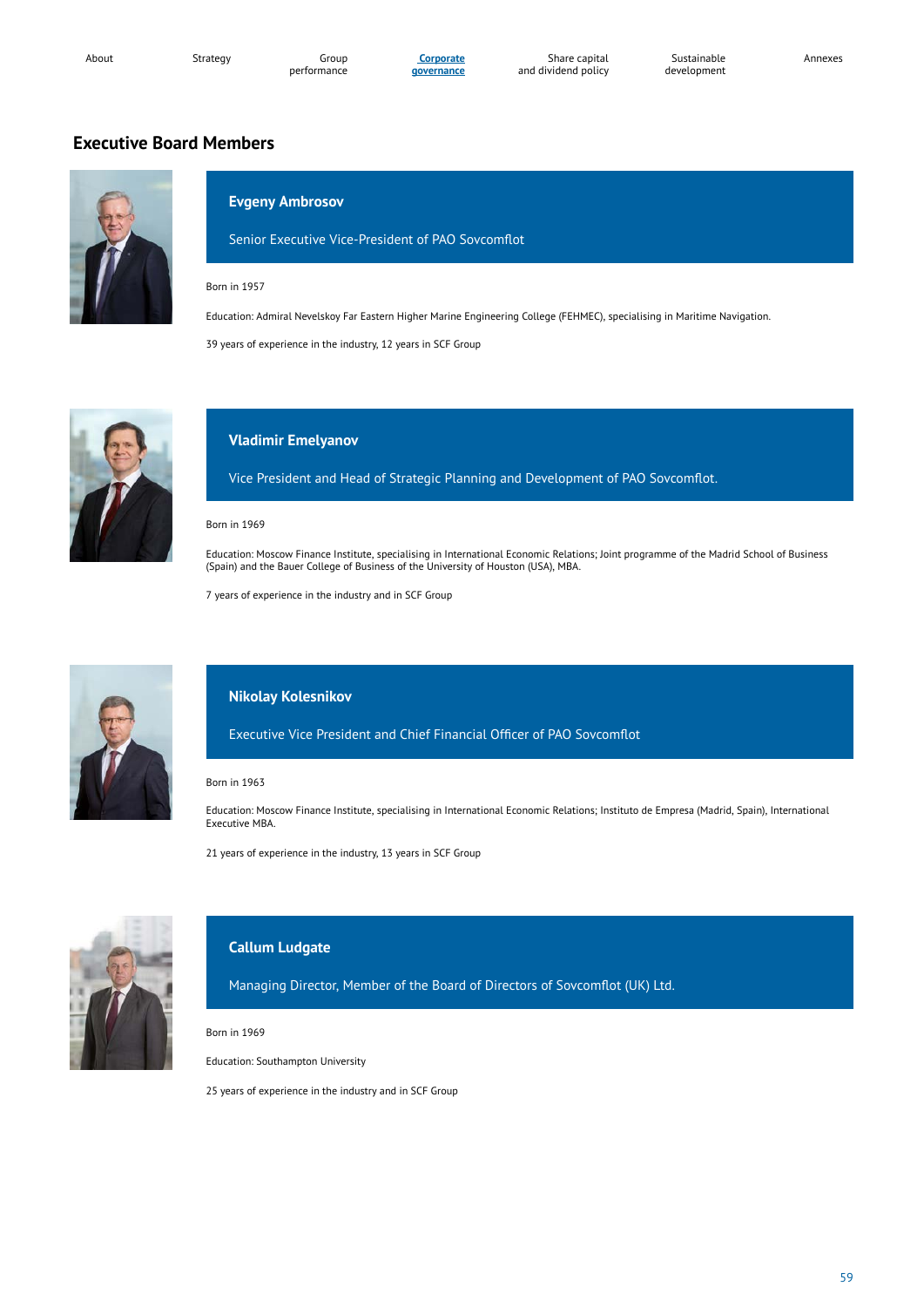

## **Marios Christou Orphanos**

Managing Director of Sovcomflot (Cyprus) Limited

### Born in 1972

Education: University of Manchester, degree in Accounting and Finance; Institute of Chartered Accountants in England and Wales.

23 years of experience in the industry, 18 years in SCF Group



### **Alexey Ostapenko**

Vice President and Administrative Director of PAO Sovcomflot

### Born in 1972

Education: Moscow State Institute of International Relations of the Russian Ministry of Foreign Affairs, specialising in Jurisprudence; Russian Government Finance Academy, specialising in Finance and Credit; London Metropolitan University, degree in Maritime Law.

21 years of experience in the industry, 16 years in SCF Group



## **Sergey Popravko**

Member of the Board of Directors, Managing Director–Fleet Director of SCF Management Services (Dubai) Ltd.

### Born in 1961

Education: Admiral Nevelskoy Far Eastern Higher Marine Engineering College (FEHMEC), specialising in Maritime Navigation; World Maritime University (Sweden), degree in Shipping Company Management; Academy of the National Economy, DBA (Doctor of Business Administration); Swiss Business School (Zurich), DBA.

34 years of experience in the industry, 13 years in SCF Group



## **Igor Tonkovidov**

Executive Vice President and Chief Technical Officer of PAO Sovcomflot

#### Born in 1964

Education: Odessa Institute of Marine Engineers, specialising in Ship Machinery; University of London, degree in Financial Management.

32 years of experience in the industry, 19 years in SCF Group